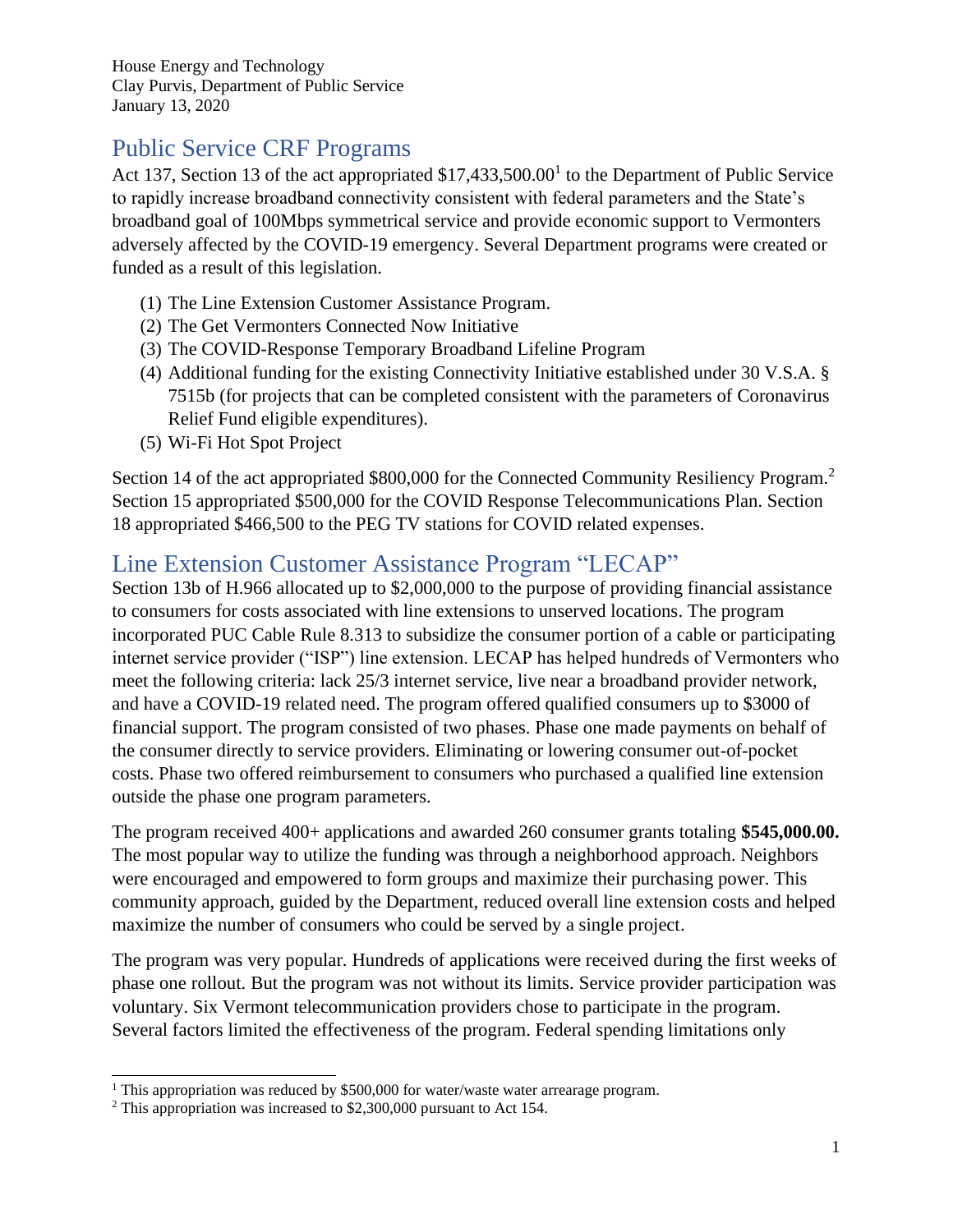House Energy and Technology Clay Purvis, Department of Public Service January 13, 2020 allowed funding projects through December 2020. Unpredictable issues, such as workforce constraints, make-ready issues, and seasonal/weather-related concerns also impacted the program. With an expanded time frame the program could have helped nearly all the applicants.

### The Get Vermonters Connected Now Initiative

In response to the COVID-19 public health crisis, the Vermont Legislature established the Get Vermonters Connected Now Initiative (GVCNI). The grant program, offered to applicants through the same RFP as the COVID-19 Emergency Connectivity Initiative, provides financial assistance to Internet Service Providers to offset the customer costs of fiber-to-the-premises installations, which include underground conduit installations, where required, and service drops.

The Department prioritized projects involving the installation of underground conduit, where required, that would result in broadband access to low-income households with remote learning, telehealth, and telework needs. Several Connectivity Initiative awardees leveraged the GVCNI to offset the customer costs of trenching fiber between the pole and the residence.

# The COVID-19 Connectivity Initiative

In legislation authorizing the Emergency Connectivity Initiative the PSD was directed to identify and prioritize certain locations. These include locations where K-12 students reside, and locations identified as needing broadband for telehealth or telework requirements.

In preparation for the program, the PSD canvassed all Vermont K-12 schools. The PSD obtained thousands of addresses and after significant effort in matching the addresses ultimately identified 27,432 unique locations. In addition, the PSD conducted an online survey on its website to collect locations where residents reported that broadband was necessary for telehealth or telework requirements. Of these locations, PSD staff identified 7,402 locations that the broadband deployment data indicated lacked 25/3 Mbps service and posted these locations along with the eligible locations with the RFP. Proposals that pledged to serve these priority locations were allocated additional merit according to the RFP score sheet.

The Department made available \$12 Million in grant funds, which were distributed in three funding rounds- starting with an RFP advertised in July 2020. The Department received and reviewed an unprecedented number of proposal packages from applicants, which was unsurprising as the available funding was far greater than in any prior offering of the Connectivity Initiative.

A summary table below lists the award amounts and number of locations at which the Department will require grantees to offer 25/3 broadband service. Some grantees are listed more than once in the table due to receiving multiple awards and signing multiple agreements. Wireless and DSL providers are provided to provide speed tests as part of their certification process in grant closeout. Grantees will forfeit funding on a pro-rata basis for locations that cannot achieve 25/3 bandwidth. If a grantee cannot meet required speeds for more than 15% of awarded locations, their grant may be subject to forfeiture. Press releases announcing awards, tables of grant locations, and interactive map of awarded locations are available on the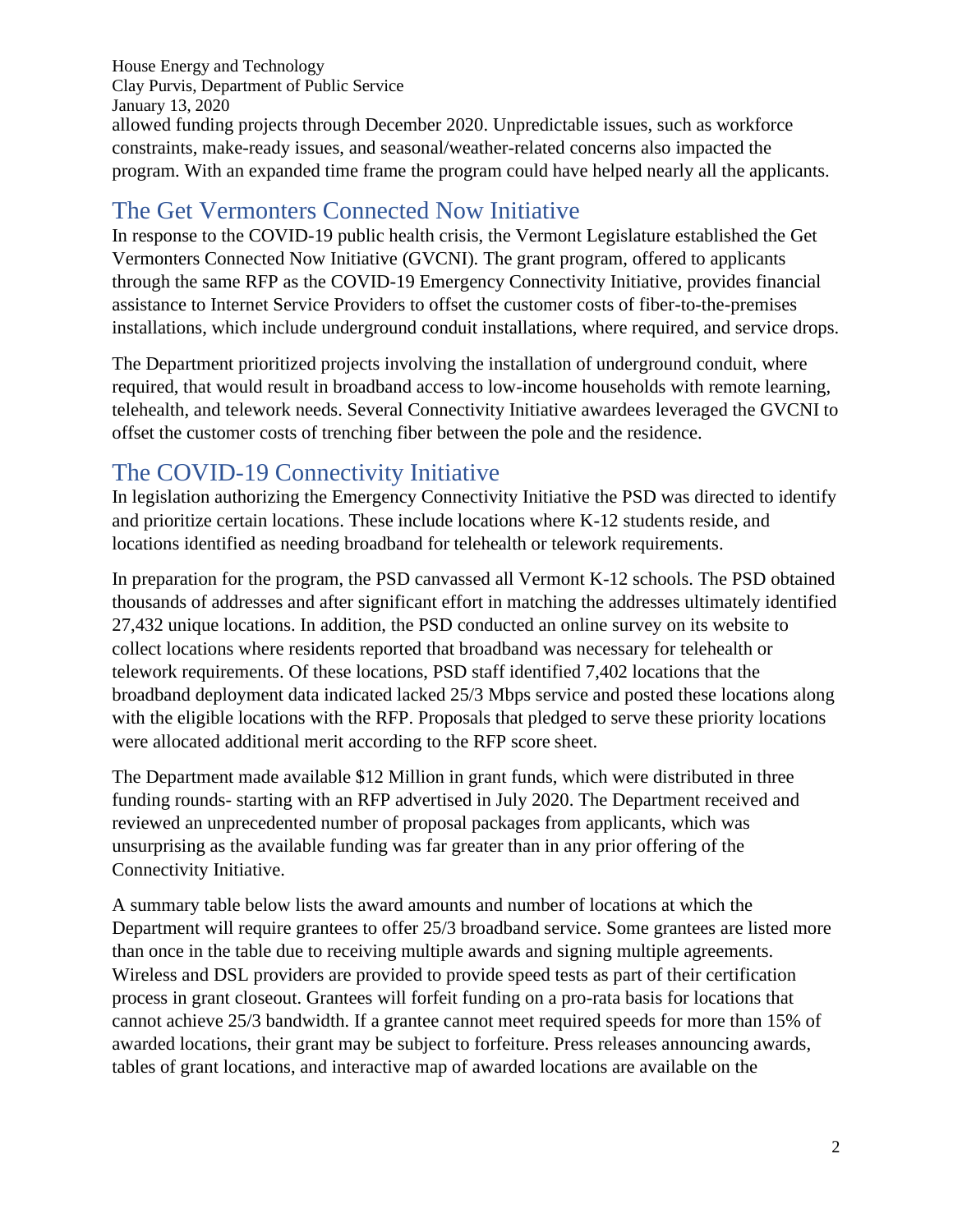House Energy and Technology Clay Purvis, Department of Public Service January 13, 2020 Department's website<sup>3</sup>. Locations in the Department's maps and tables are not final until all awardees have completed their construction, speed testing, and certifications.

| <b>Awardee</b>           | <b>Technology</b>     | <b>Award</b>     | <b>Eligible Locations</b> |
|--------------------------|-----------------------|------------------|---------------------------|
| <b>MCFiber</b>           | <b>FTTP</b>           | \$<br>311,561.38 | 598                       |
| <b>NEW Alliance</b>      | <b>Fixed Wireless</b> | \$<br>171,770.00 | 632                       |
| VTel                     | <b>Fixed Wireless</b> | \$2,240,250.00   | 3889                      |
| Duncan                   | <b>FTTP</b>           | \$<br>37,631.00  | 22                        |
| Comcast                  | Cable                 | \$<br>152,500.00 | 77                        |
| <b>ECFiber</b>           | <b>FTTP</b>           | \$1,117,570.00   | 397                       |
| <b>WCVT</b>              | <b>FTTP</b>           | \$<br>112,453.00 | 26                        |
| Charter                  | Cable                 | \$<br>142,939.00 | 117                       |
| Tilson                   | <b>FTTP</b>           | \$3,731,725.00   | 577                       |
| <b>Wireless Partners</b> | <b>Fixed Wireless</b> | \$<br>762,662.00 | 668                       |
| <b>ECFiber</b>           | <b>FTTP</b>           | \$<br>502,000.00 | 232                       |
| Franklin                 | <b>FTTP</b>           | \$<br>45,691.00  | 24                        |
| <b>WCVT</b>              | <b>FTTP</b>           | \$<br>489,626.00 | 131                       |
| NEW Co                   | <b>Fixed Wireless</b> | \$<br>381,611.00 | 1369                      |
| <b>Cloud Alliance</b>    | <b>Fixed Wireless</b> | \$<br>384,094.00 | 512                       |
| Topsham                  | <b>FTTP</b>           | \$<br>971,242.50 | 55 <sup>4</sup>           |
| <b>WCVT</b>              | <b>FTTP</b>           | \$<br>590,004.00 | 155                       |
| Duncan split             | <b>FTTP</b>           | \$<br>18,976.00  | 13                        |
|                          |                       | <b>Totals</b>    |                           |
|                          |                       | \$12,164,305.88  | 9439                      |
|                          | Fiber                 | \$7,928,479.88   | 2175                      |
|                          | Cable                 | \$<br>295,439.00 | 194                       |
|                          | <b>Fixed Wireless</b> | \$3,940,387.00   | 7070                      |

#### COVID-19 Response Connectivity Initiative

The COVID-Response Temporary Broadband Subsidy Program Pursuant to H.966, the Department initiated the Temporary Broadband Subsidy Program. The program was available to Vermont residents who faced economic hardship due to the COVID-19

<sup>3</sup> https://publicservice.vermont.gov/content/2020-connectivity-initiative-awards

<sup>&</sup>lt;sup>4</sup> The awardee in this case will be building fiber that will pass, and is capable of serving, approximately 350 underserved locations. Grantee was hesitant to undertake a full build on such a short deadline, and instead opted to ensure they could make serviceable drops to the 55 locations in their agreement. The overlapping Communications Union District stated support for this project, as it will build a significant amount of fiber that will be put into use in 2021.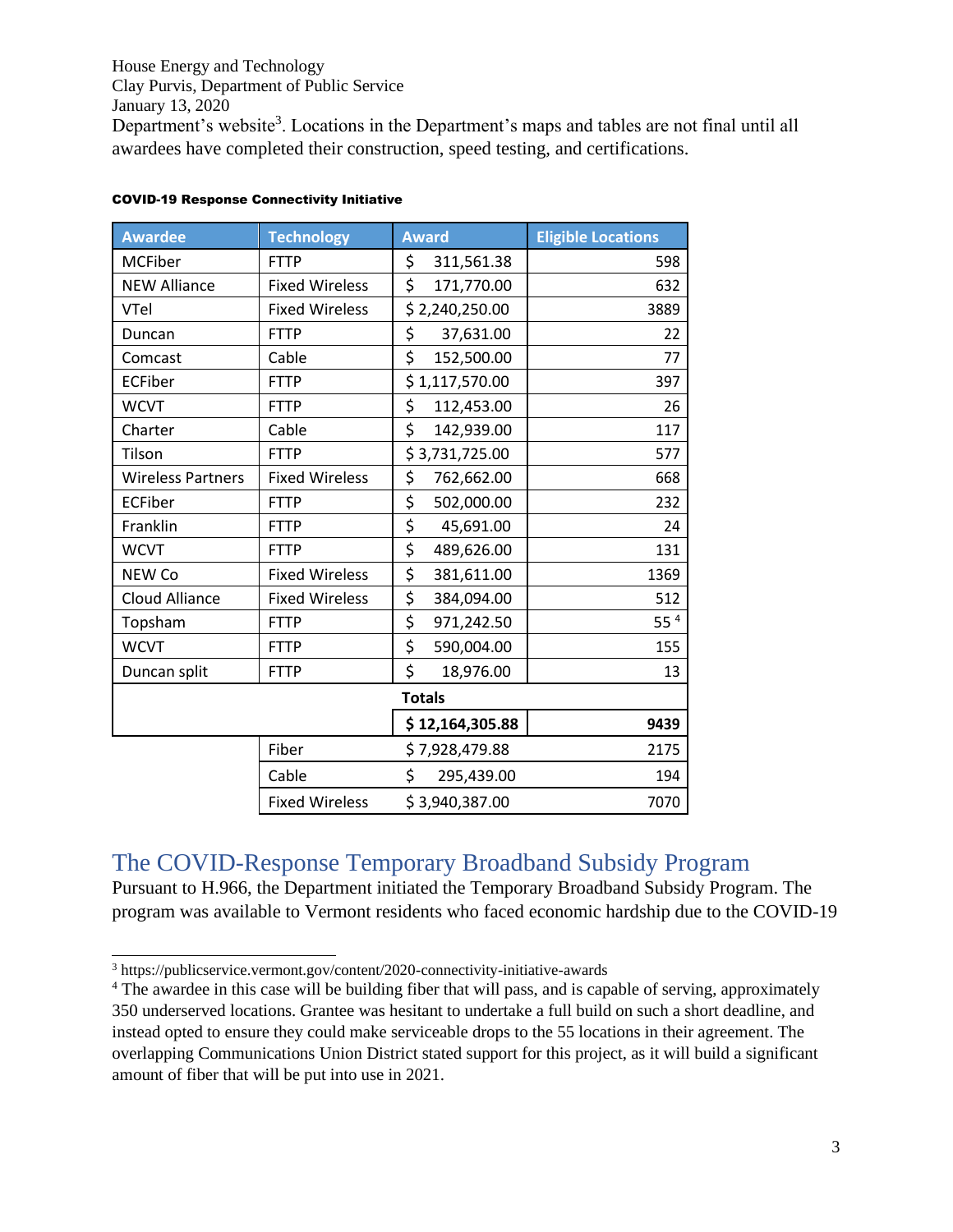House Energy and Technology Clay Purvis, Department of Public Service January 13, 2020 Emergency and needed internet service for remote work, remote learning, or telehealth. The program provided \$40 per month credits to eligible applicants for the period of March 1 – December 30, 2020. The program issued a total of **\$920,712** to 2,935 applicants. In December, Congress set appropriated \$3.2 billion to a national broadband subsidy program for the same purpose.

### COVID-Response Connected Community Resilience Program

The COVID-Response Connected Community Resilience Program provided communications union districts with funds for recovery planning. Communications union districts were awarded \$1,392,802 in grants. The Communications union districts funded short-term connectivity solutions, outreach and communication efforts, and the provision of administrative, legal and project management support.

| <b>Communications Union District</b>           | <b>Award</b>   |
|------------------------------------------------|----------------|
| Southern Vermont/Catamount Fiber               | \$100,000.00   |
| Addison County/Maple Fiber                     | \$130,000.00   |
| <b>Otter Creek</b>                             | \$109,215.00   |
| <b>Northwest Communications Union District</b> | \$31,667.00    |
| Lamoille FiberNet                              | \$121,760.00   |
| <b>NEK Community Broadband</b>                 | \$560,000.00   |
| <b>CV Fiber</b>                                | \$240,160.00   |
| Deerfield Valley                               | \$100,000.00   |
|                                                |                |
| Total                                          | \$1,392,802.00 |

#### COVID- Response Connected Community Resilience Program

### Wi-Fi Hot Spots

Prior to the widespread closure of facilities due to the COVID-19 outbreak, medical providers and their patients and students and their teachers customarily met in person in offices and classrooms. COVID-19 and social distancing requirements have necessitated telehealth consultations and remote learning that, under non-pandemic circumstances, could have been conducted – if necessary and unavailable at home – via internet connections inside a library, coffee shop, or other public internet access point. The need for ubiquitous access to high-speed internet connections for healthcare, education, and government services has grown exponentially while existing public access points have become suddenly unavailable due to social distancing requirements.

PSD staff identified the locations of all schools, libraries, and town halls, and plotted these on an interactive map on the PSD website. The PSD contacted the administrators at each of these locations to determine whether WiFi was available to the public. When information was received the map was updated to include the current status. The PSD also collected information on other facilities, such as restaurants, gas stations and country stores where WiFi was available and added this to the map.

The Vermont Department of Public Service addressed this emergency gap by contracting for the rapid installation of commercial-grade outdoor Wireless Access Points at 190 sites around the state of Vermont